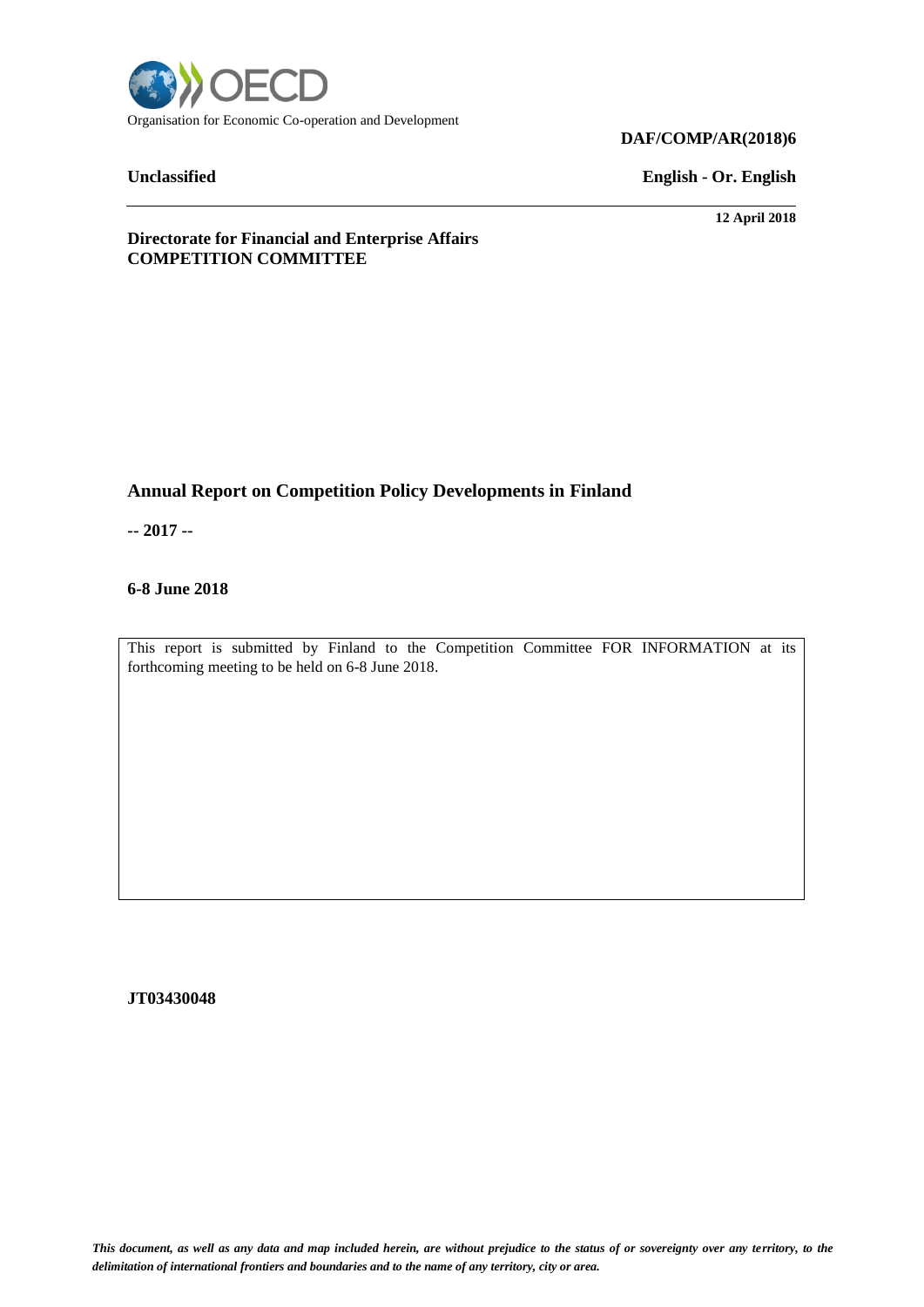# *Table of contents*

| 2.1. Action against anticompetitive practices, including agreements and abuses of dominant position4 |  |
|------------------------------------------------------------------------------------------------------|--|
| 3. The role of competition authorities in the formulation and implementation of other policies, e.g. |  |
|                                                                                                      |  |
|                                                                                                      |  |
|                                                                                                      |  |
| 5. Summaries of or references to new reports and studies on competition policy issues  9             |  |
|                                                                                                      |  |

# **Tables**

|  |  |  |  |  | Table 1. Statistics on number, size and type of mergers notified and/or controlled under competition laws |  |
|--|--|--|--|--|-----------------------------------------------------------------------------------------------------------|--|
|  |  |  |  |  |                                                                                                           |  |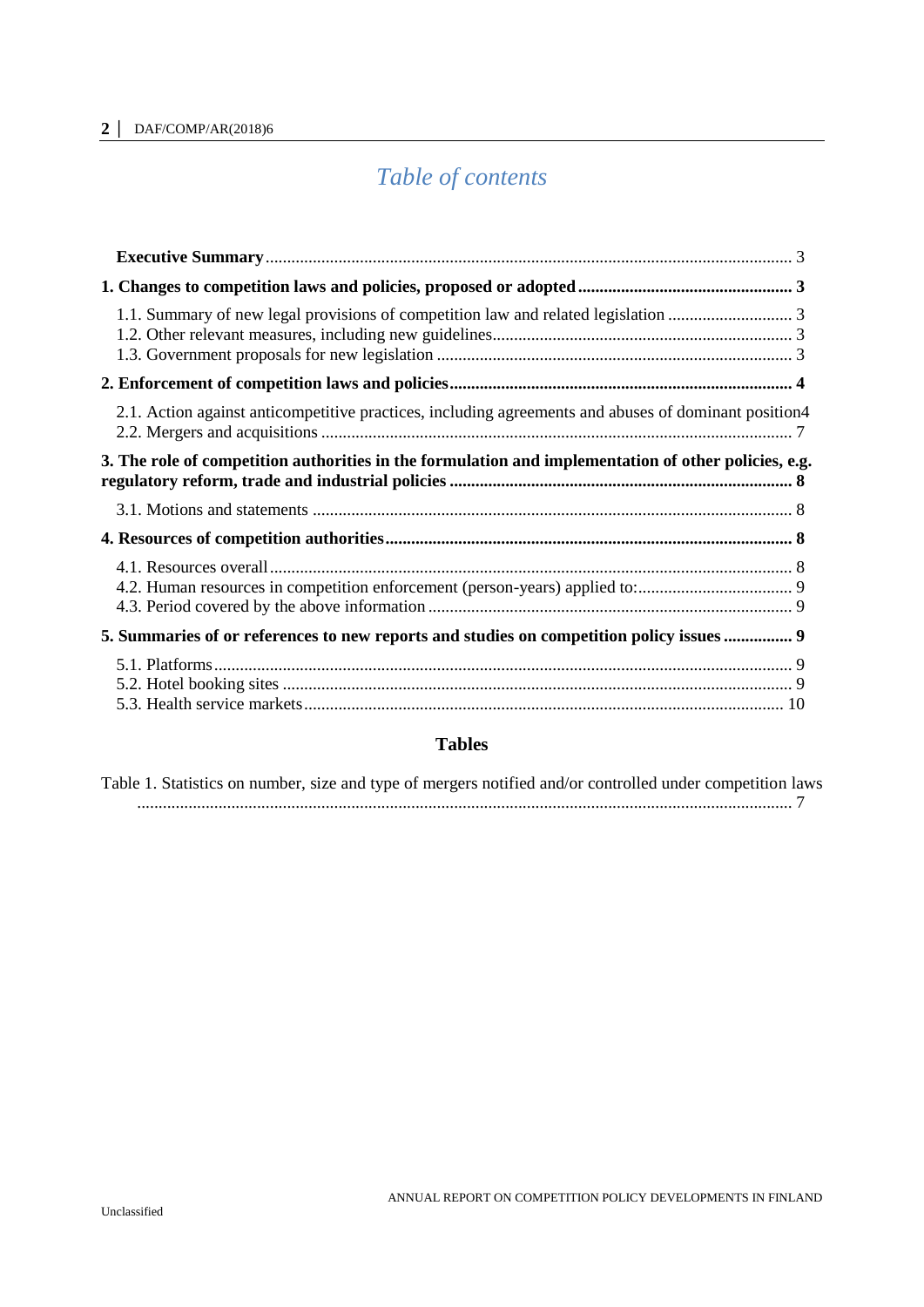# <span id="page-2-0"></span>**Executive Summary**

1. Year 2017 was a productive year for the Finnish Competition and Consumer Authority (FCCA) in many respects. The Market Court imposed penalty payments on several coach companies, the Finnish Bus and Coach Association and Matkahuolto. The Market Court's decision was partly in line with the penalty proposal made by the FCCA, although the penalty sum was smaller than proposed. Moreover, the FCCA gave decisions regarding competition neutrality and public procurement. In addition, there were important and complex phase II merger cases, which were accepted with conditions. The FCCA publish guidelines on market-based pricing and a brochure on the inspection of business premises of undertakings. Finland entered into a co-operation agreement between the Nordic competition authorities. The Competition Act is partly under review and the Government Bill is expected to be given in 2018. The FCCA published three reports.

# <span id="page-2-1"></span>**1. Changes to competition laws and policies, proposed or adopted**

# <span id="page-2-2"></span>**1.1. Summary of new legal provisions of competition law and related legislation**

2. Finland has entered into a co-operation agreement between the Nordic competition authorities, with the aim of improving the handling of cross-border competition cases and the enforcement of competition rules. Finland has not previously been a party to the co-operation agreement between Denmark, Iceland, Norway and Sweden. Now, the 15-year-old agreement has been renewed and Finland is joining it to enhance co-operation with other Nordic authorities. The revised co-operation agreement follows the OECD recommendation of 2014. The treaty process must be completed and the Competition Act amended for the agreement to enter into force in Finland.

# <span id="page-2-3"></span>**1.2. Other relevant measures, including new guidelines**

3. The FCCA published guidelines on market-based pricing. The guidelines on market-based pricing outline the principles of how the FCCA assesses the realisation of market-based pricing by public sector entities in their economic activity. The guidelines help public sector entities to assess the competitive neutrality of their own activities. The FCCA's supervision of competitive neutrality is designed to safeguard a level playing field for the public and private sectors. The new guidelines on market-based pricing describe the pricing supervision included in the competition neutrality supervision, and the related assessment of public sector entities' economic activity.

4. The FCCA has also published a brochure on the inspection of business premises of undertakings. The FCCA's brochure describes the typical structure of an inspection of business premises, but exhaustive information on situations that arise during inspections or on the FCCA's inspection practices is not provided. The brochure is especially directed at undertakings and their employees with regards to situations where the FCCA arrives to inspect the undertaking's business premises.

# <span id="page-2-4"></span>**1.3. Government proposals for new legislation**

5. The Competition Act (948/2011) is partly under review. The Government Bill is likely to be given in 2018.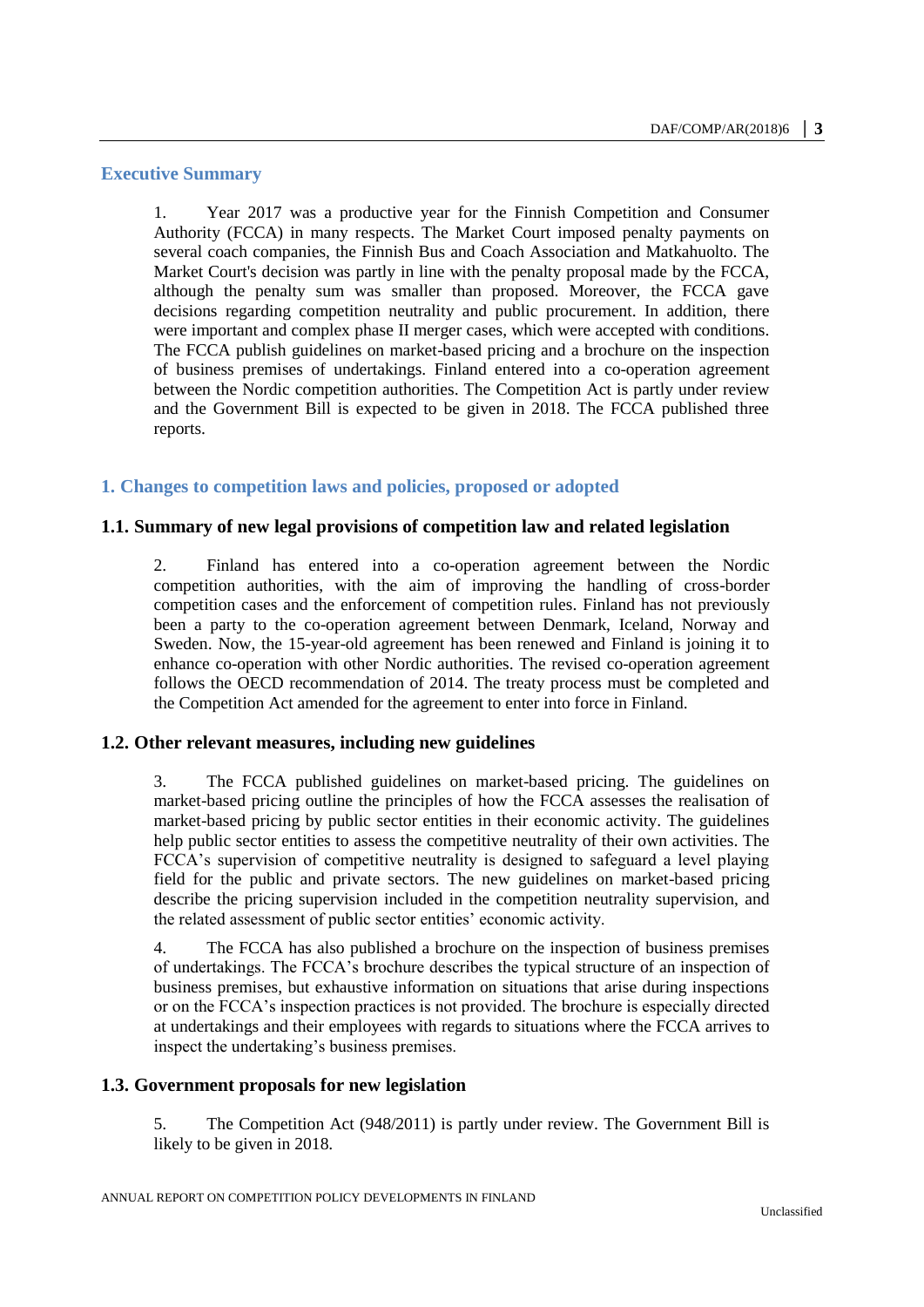# <span id="page-3-0"></span>**2. Enforcement of competition laws and policies**

# <span id="page-3-1"></span>**2.1. Action against anticompetitive practices, including agreements and abuses of dominant position**

# *2.1.1. Summary of activities / FCCA*

# *Competition neutrality / the Finnish Border Guard*

6. The FCCA investigated the participation of the Finnish Border Guard in a health care service's helicopter-assisted emergency care in Lapland, based on a request for action by Heliflite Oy. Based on the investigation performed by the FCCA, the competitive neutrality regulations were not applicable to assessing the operations of the Finnish Border Guard, because the flight operations of the Finnish Border Guard were based on an administrative assistance agreement prepared based on legislation. The FCCA terminated its processing of the case on 1 November 2017.

#### *Commitment / payment services*

7. In relation to its new mobile payment system, Automatia Pankkiautomaatit Oy has given the FCCA its commitments concerning the technical implementation and procedures of the system. The commitments eliminate any competitive problems regarding in the Automatia system. The commitments also improve the possibility of other companies to gain access to the mobile payment market, increasing the number of options available to consumers.

8. Automatia's system utilises a nationally customised technical standard in processing wire transfers. According to FCCA's assessment, this would reduce the incentives of foreign payment service providers to join Automatia's system and, consequently, the possibility of the customers joining the system to start using competing, Pan-European standards in the future. To avoid a potential problem with competition, Automatia is now also committed to offering interfaces that conform to the Pan-European standard.

9. Automatia is also committed to offering all parties to the system the possibility to participate in decision-making and its preparation, with respect to the common policies and technical requirements. This ensures that Automatia and its shareholder banks or system vendor will not gain a production advantage over other companies operating on the market.

10. In addition, Automatia undertakes to remove the requirement in the system's rules that the identity of the user of the payment service is verified with so-called strong authentication, e.g., online banking credentials. According to FCCA's initial assessment, the requirement on strong authentication would have prevented the possibility of offering consumers the use of weak authentication in connection with low-risk payments. This weak authentication would have been a user name and password the users would have created themselves.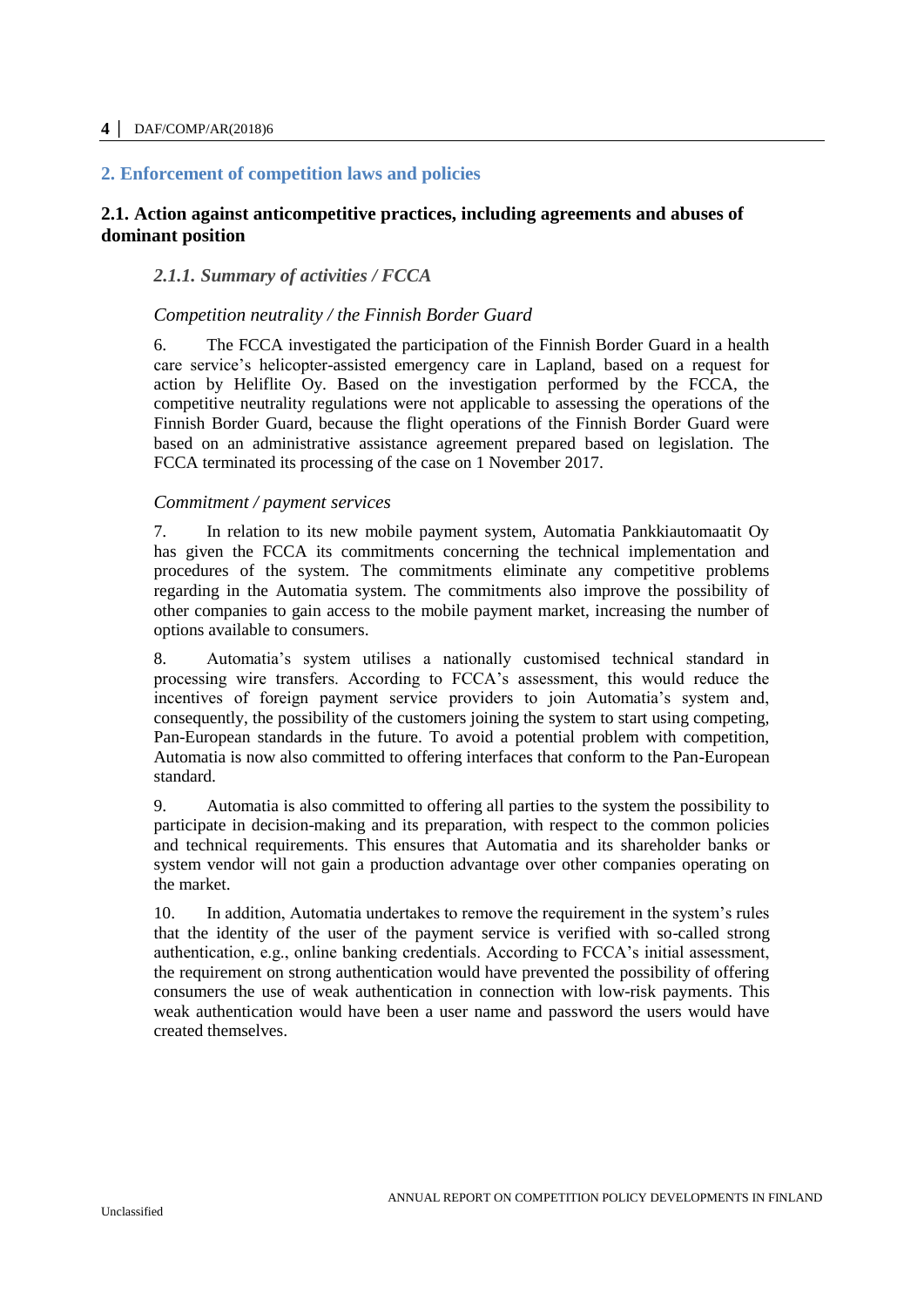*Application for an amendment to the terms concerning the sales obligation of raw milk*

11. The FCCA approved an amendment to the terms related to Valio's sales obligation of raw milk. With the amendment, Valio's competitors will be set limits to the maximum amount of skimmed milk and raw cream they can buy monthly from Valio.

12. According to the terms and conditions of the merger, dating to 2000 and 2004, Valio must sell annually a maximum total amount of 185 million litres of raw milk to its competitors in the domestic market. The competitors can buy the product not only as raw milk, but also as a milk component such as skimmed milk or cream. On 9 October 2017, Valio filed an application with the FCCA, proposing an amendment to the terms that would set maximum limits to component purchases of skimmed milk and raw cream.

13. According to the analyses by the FCCA, the market conditions have, with regard to the component purchases, changed permanently compared to the situation prevailing at the time the terms and conditions were set. The world market prices of milk components have fluctuated greatly after 2007. From the milk quota, the competitors purchase those components that have the best profit expectation at the time, leaving Valio the responsibility for refining the less profitable component. The milk reception and joint processing capacity of the competitors has also increased, which has reduced the need to purchase milk components that have been already separated.

14. According to the FCCA's assessment, the amendments proposed by Valio in its application as the monthly and customer-specific maximum limits for skimmed milk and cream will continue to allow entry into the field, sufficiently safeguard competition, and do not cause undue hardship to the milk quota customers.

15. The application now approved does not affect the application filed by Valio on 1 October 2015 with the FCCA, concerning the lifting of the entire sales obligation of quota milk. This application is still pending at the FCCA.

# *Discrimination / Teosto*

16. The FCCA has concluded that the pricing practices of Teosto could have discriminated against providers of paid streaming services vis-à-vis providers of traditional pay-television services. Teosto has, however, changed its pricing model, which can be considered as a move in the right direction. Further investigation is not necessary at this time.

17. In July 2015, MTV Sisällöt Oy submitted to the FCCA a request for action regarding the activities of Säveltäjäin Tekijänoikeustoimisto Teosto ry, a non-profit performance rights organisation that collects royalties on behalf of songwriters and composers in Finland. MTV alleged that Teosto had abused its dominant market position through its pricing regarding music use compensation for audio-visual content services. According to investigations by the FCCA, Teosto's pricing has not been technology neutral. Rather, competing actors have had different tariffs. According to the FCCA, a pricing model such as this could have resulted in distortion of competition.

18. During the course of the FCCA's investigation, Teosto has changed its pricing practices and introduced new tariffs from the beginning of 2017. The revised tariffs treat traditional and new methods of distributing audio-visual contents equally. However, two separate tariffs continue to exist – one for free services and one for paid services.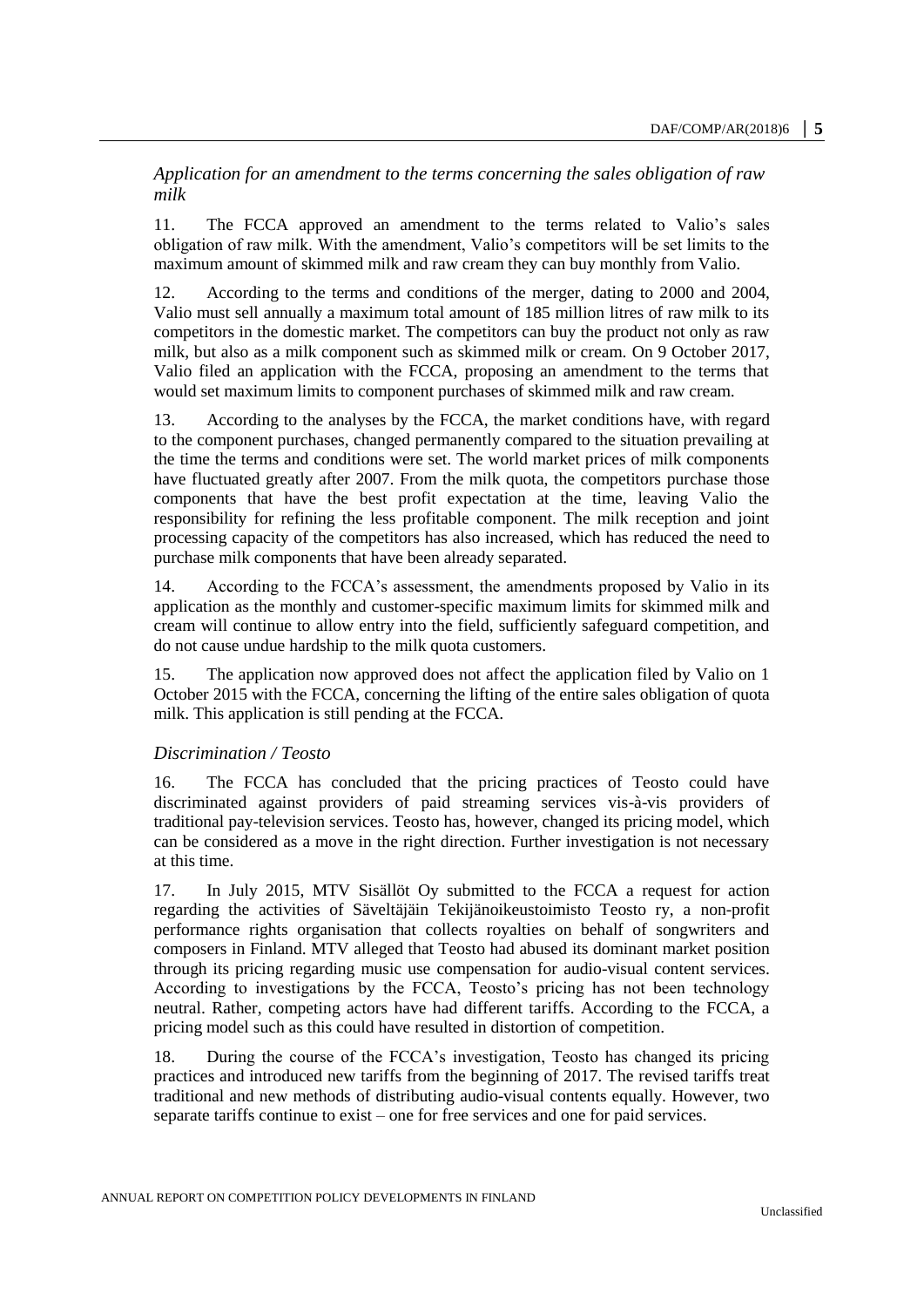19. The reform implemented by Teosto can be regarded as a move in the right direction with respect to technology neutrality. Application of the pricing model in practice will show whether or not Teosto's terms and conditions or other practices continue to result in clearly excessive pricing or discrimination of customers. It is not necessary to continue to investigate the matter at the moment, but the FCCA may reexamine the matter if there are indications in the future that Teosto's terms and conditions or other practices lead to significant anti-competitive effects.

# *Public procurement / Central Ostrobothnia's joint municipal authority*

20. The FCCA gave its first decision about the supervision of public procurement. As of 1 January 2017, the FCCA has been supervising adherence to the Act on Public Contracts, especially illegal direct procurement. The Authority has drawn the attention of Central Ostrobothnia's joint municipal authority dealing with social welfare and health care matters with regard to the objectives and implementation of principles referred to in the Act on Public Contracts. The FCCA's view was that the procurement unit should have carried out the call for bids concerning senior telemedicine physician services and set comparison criteria in a way to enable a genuine competitive situation between various health care providers but without compromising service quality.

# *Public procurement / Länsi-Pohja Healthcare District*

21. According to the decision of the FCCA the Länsi-Pohja Healthcare District did not act in compliance with the Act on Public Contracts when selecting contractors for the renovation of an outpatient clinic of internal medicine. The contracting authority had sent an invitation to tender to suppliers of its choice, without publishing a contract notice on the procurement in advance, for reasons of urgency of the procurement. The joint municipal authority of the healthcare district should have put up the selection of constructions firms for tender as required by the Act on Public Contracts.

# *Public procurement / the municipality of Liperi*

22. According to a decision by the FCCA the municipality of Liperi did not follow the Act on Public Contracts in the acquisition of temporary school centre premises when it failed to publish the contract notice required by law. The renting of temporary barracks does not fulfil the conditions for deviations concerning the purchase of immovable property specified in the Act on Public Contracts. Neither were the conditions in Liperi such as to enable direct procurement due to urgency.

# *2.1.2. Description of significant cases*

# *Cartels / the Finnish Bus and Coach Association and co.*

23. The Market Court imposed penalty payments on several coach companies, the Finnish Bus and Coach Association and Matkahuolto. In its decision issued on 14 December 2017, the Market Court considered that the coach companies, Finnish Bus and Coach Association and Matkahuolto have been guilty of participating in a cartel. The Market Court's decision was partly in line with the penalty proposal made by the FCCA, although the penalty sum is smaller than proposed.

24. The FCCA's investigations indicated that the coach companies, Finnish Bus and Coach Association and Matkahuolto conspired to prevent the market from being opened and new competitors from entering the market. The parties had agreed to limit mutual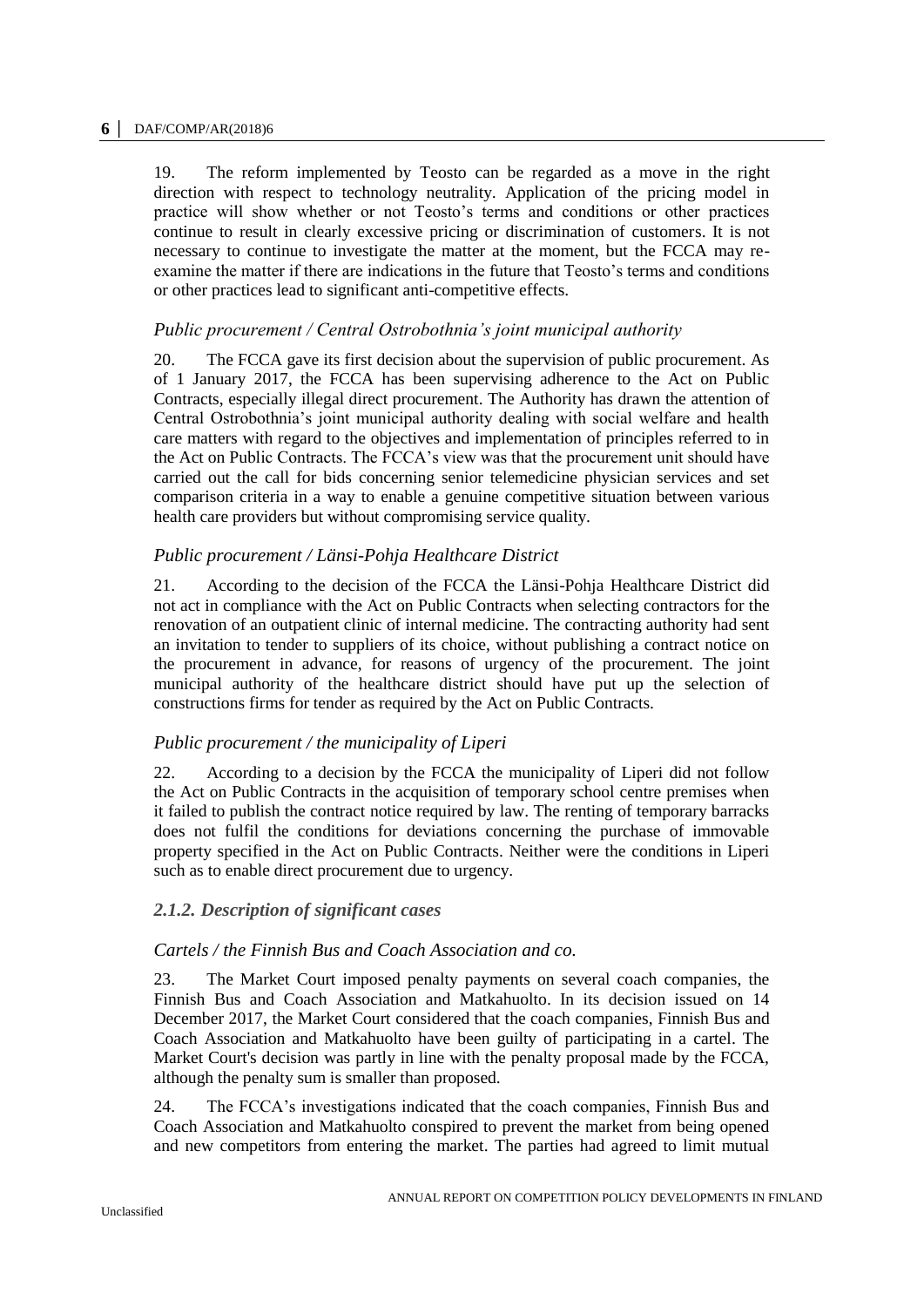competition and prevented competing bus routes from using Matkahuolto's travel and parcel services.

25. The procedure constituted a serious breach of the Finnish Competition Act and EU competition rules. On 25 January 2016, the FCCA made a proposal to the Market Court for the imposition of a EUR 38 million penalty payment. The Market Court ordered the companies, Finnish Bus and Coach Association and Matkahuolto to each pay a penalty payment of EUR 100,000 for prohibited restraints on competition. The case has been appealed by the FCCA and parties.

# <span id="page-6-0"></span>**2.2. Mergers and acquisitions**

*2.2.1. Statistics on number, size and type of mergers notified and/or controlled under competition laws*

#### <span id="page-6-1"></span>**Table 1. Statistics on number, size and type of mergers notified and/or controlled under competition laws**

|                              | 2010 | 2011 | 2012 | 2013 | 2014 | 2015 | 2016 | 2017 |
|------------------------------|------|------|------|------|------|------|------|------|
| Number of Mergers Filed      | 35   | 42   | 29   | 20   | 30   | 28   | 36   | 32   |
| Phase II required            |      |      |      |      |      |      |      |      |
| <b>Conditional Clearance</b> |      |      |      |      |      |      |      |      |
| Mergers Blocked              |      |      |      |      |      |      |      |      |

# *2.2.2. Summary of significant cases*

# *The acquisition of Restel Hotellit Oy by Scandic Hotels Oy*

26. The FCCA has approved the acquisition of Restel Hotellit Oy by Scandic Hotels Oy, with conditions. As a condition for the approval of the sale, the FCCA obliged Scandic to sell one hotel in Pori, Lahti and Kuopio to its competitors. In addition, Scandic has undertaken not to acquire two new hotels planned for Lappeenranta and two planned for Vantaa. In the view of the FCCA, this will eliminate the reduction of competition caused by the acquisition. In such a case, the cities will have the same number of hotel operators as before the acquisition, leaving sufficient options open for customers. Scandic also committed to not purchasing back the sold hotels.

# *The acquisition of Stockmann Group's Delicatessen business by Suomen Osuuskauppojen Keskuskunta*

27. The FCCA approved the acquisition of Stockmann Group's Delicatessen business by Suomen Osuuskauppojen Keskuskunta, SOK (The Central Finnish Cooperative Society), HOK-Elanto Liiketoiminta Oy, Pirkanmaan Osuuskauppa, Turun osuuskauppa and Meira Nova Oy subject to certain conditions. As condition for the approval of the acquisition the FCCA required that Stockmann Delicatessen (Stockmannin Herkku) continue to make its purchases from Tuko until 31 December 2018.

28. According to FCCA's estimate, the removal of Stockmann Delicatessen's purchase volume from Tuko will lead to the weakening of Tuko's purchase terms and economies of scale, and because of the acquisition Tuko will face difficulties in adapting to the situation. This would also have an impact on the competitive position of the owners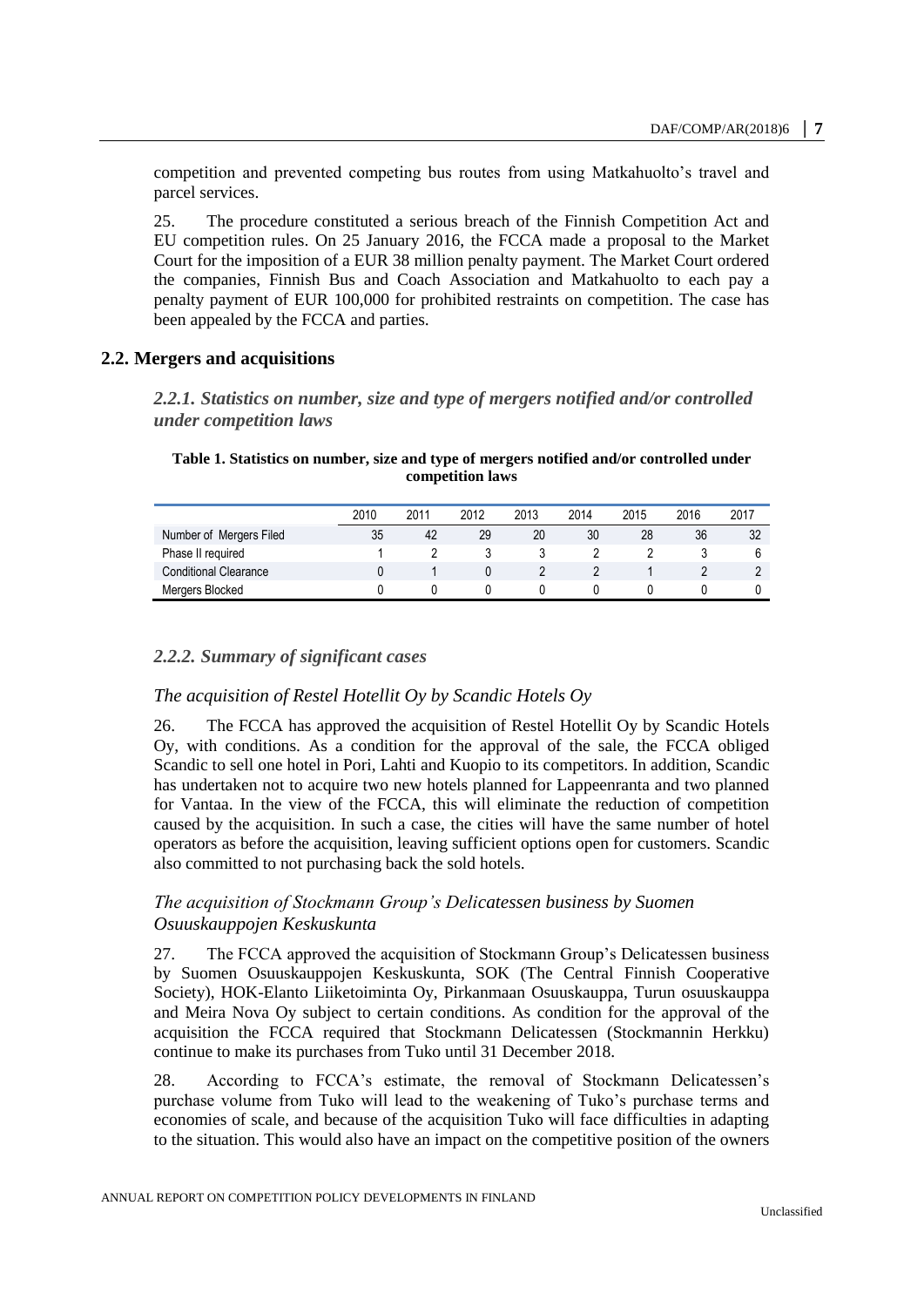of Tuko, Wihuri and Heinon Tukku. The weakening of small competitors would contribute to further strengthening of the S Group in particular and partly the K Group as well on the retail grocery market.

29. To eliminate the competitive disadvantages resulting from the acquisition, SOK, HOK-Elanto, Pirkanmaan Osuuskauppa, Turun Osuuskauppa and S-Herkkukeittiö Oy commit themselves to continuing to make the purchases for Stockmann Delicatessen from Tuko until 31 December 2018. According to the agency's estimate, the commitments will guarantee that the market structure of the procurement market for the grocery sector is retained at a level corresponding with the prevailing competitive situation.

# *Merger between YIT and Lemminkäinen*

30. The FCCA approved a transaction based on which Lemminkäinen Oyj will merge with YIT Oyj. The FCCA's investigations suggest that the acquisition will not significantly impede effective competition on the construction market. YIT is a construction company that develops, builds and repairs homes, offices, infrastructure and entire areas. Lemminkäinen is a construction company engaged in building and infrastructure engineering and the sale of stone products.

31. The FCCA postponed further proceedings on the merger between YIT and Lemminkäinen to 28 September 2017, because the FCCA's preliminary investigations indicated that the acquisition might have had adverse impacts on competition in the building and infrastructure engineering markets. In December 2017, the Market Court extended the deadline for proceedings on the merger until 26 January 2018.

32. The FCCA's investigations indicate that the building and infrastructure engineering markets will remain sufficiently competitive for all types and size categories of construction after the acquisition. In addition, the reduction in the number of tenderers for road maintenance will not affect the competitiveness of the market and the acquisition will not significantly impede effective competition in the Finnish construction market.

# <span id="page-7-0"></span>**3. The role of competition authorities in the formulation and implementation of other policies, e.g. regulatory reform, trade and industrial policies**

# <span id="page-7-1"></span>**3.1. Motions and statements**

33. The FCCA promoted the proper operation of the market by issuing several statements on proposed legislation that may have an impact on competition policy. The Finnish government is moving to reform the social and healthcare sector away from the centralised system to allow for market-oriented solutions and to introduce a broader possibility for citizen's choice. The FCCA serves in an expert advisory capacity in this reform, and the FCCA has also produced reports on the subject.

# <span id="page-7-2"></span>**4. Resources of competition authorities**

# <span id="page-7-3"></span>**4.1. Resources overall**

34. The total number of staff of the FCCA is 138, of which 68 people currently work for the Competition Division. (2015: 125).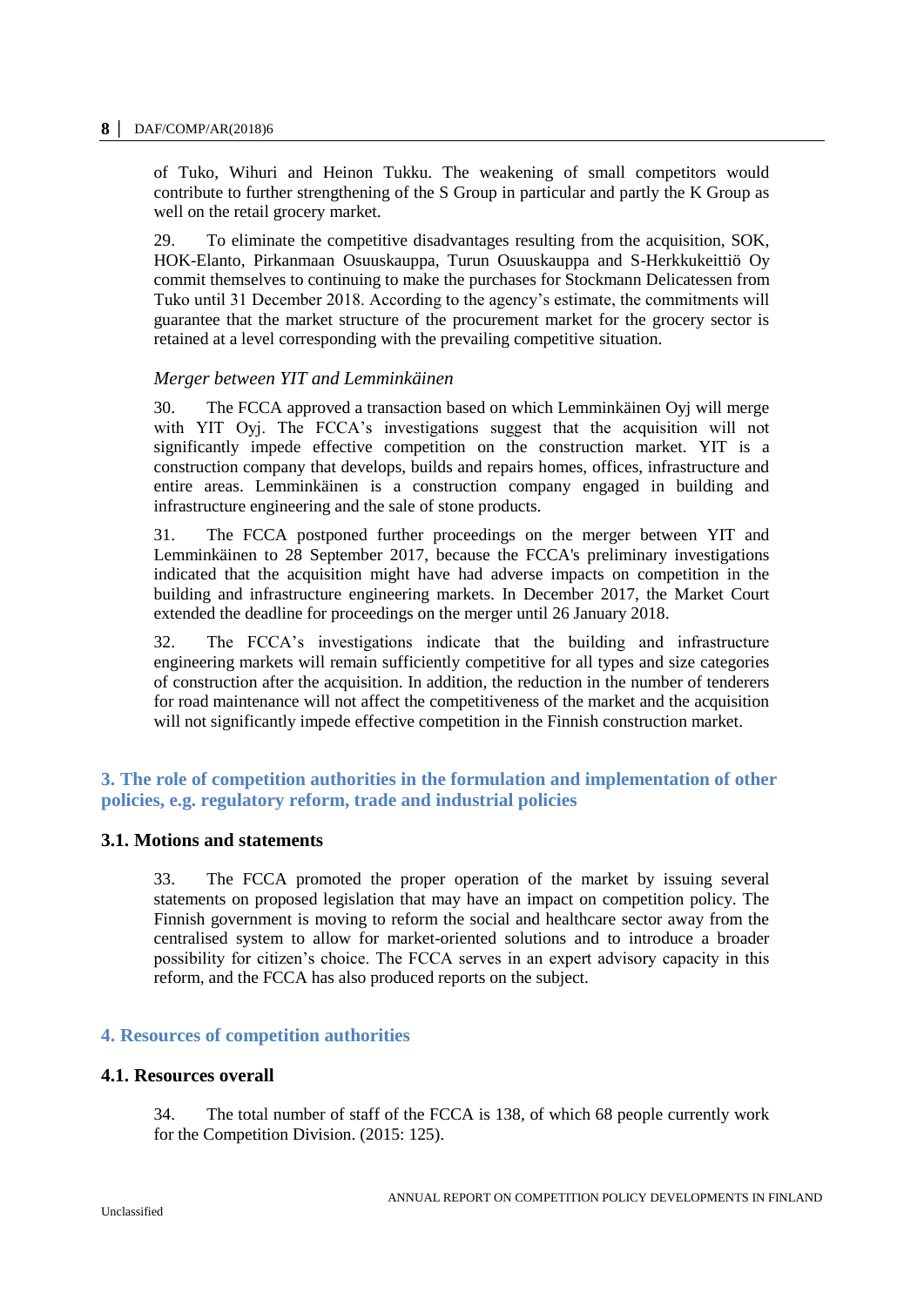# *4.1.1. Annual budget (in EUR and USD)*

35. For the FCCA totally (covering both consumer and competition enforcement): 2017: 10.619.000 € (13.068.803 \$) 2016:  $€$  9.969.000 EUR (\$ 10.510.316))

# *4.1.2. Number of employees (person-years, covering competition enforcement)*

- Economists  $20 (+4)$
- Lawyers  $31 (+9)$
- Other professionals  $10(-2)$
- Support staff 3 (-1)
- All staff combined 68 (+13)

# <span id="page-8-0"></span>**4.2. Human resources in competition enforcement (person-years) applied to:**

- Enforcement against anticompetitive practices: 37
- Merger review and enforcement: 8
- Advocacy efforts: 22

# <span id="page-8-1"></span>**4.3. Period covered by the above information**

36. The information is based on the situation in 31 December 2017.

# <span id="page-8-2"></span>**5. Summaries of or references to new reports and studies on competition policy issues**

# <span id="page-8-3"></span>**5.1. Platforms**

37. There are several competition and consumer legislation issues related to platform economies. The FCCA review highlights the personal information of consumers in particular, the control of which consumers have lost or handed over to companies. The problems associated with platforms cannot be solved by means of new regulation, but by ensuring efficient enforcement of the existing provisions.

38. Platform economies have changed the traditional relationships and roles between buyers and sellers, and production and offering of commodities. The FCCA actively monitors the development of platforms to remain up to data on the impacts of platforms on the functioning of the market. The FCCA has now prepared a review of what kind of competition and consumer perspectives are currently associated with the companies and consumers operating on platforms.

# <span id="page-8-4"></span>**5.2. Hotel booking sites**

39. The FCCA has studied the experiences both consumers and hotels have of hotel booking sites. The views were mostly positive. However, one quarter of consumers had also encountered problems related to their bookings. Most hotels that responded to the survey regarded the booking sites to limit their freedom of operation.

40. The FCCA has followed the proliferation of the use of platforms in the operating environments of both consumers and enterprises. In June 2017, the FCCA published a study examining platforms from the perspectives of competition law and consumer rights.